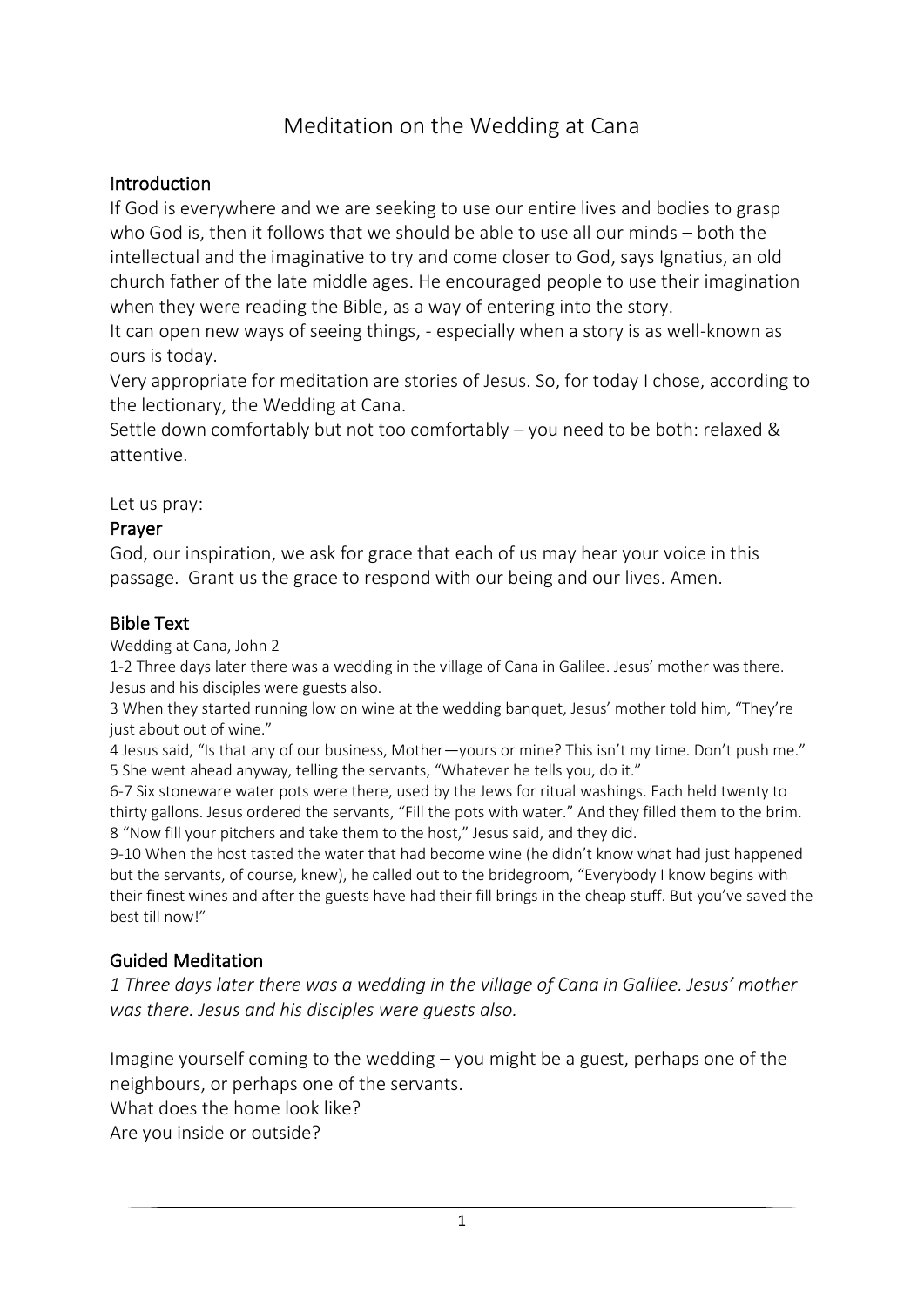Who are the other guests? What are they wearing? How are they behaving? What atmosphere is there? Are people happy? Joyful? Having fun? Loving life? What kind of families are involved? The bride's and the bridegrooms… Who are their parents? How are things laid out? Long tables with beautiful pottery and lovely flowers? What about the food? Can you smell food – what is it? Are you eating or drinking? Does it taste good? Are you touching the table, the food? Can you see the couple? Can you see Jesus? Can you see Mary?

*3 When they started running low on wine at the wedding banquet, Jesus' mother told him, "They're just about out of wine." 4 Jesus said, "Is that any of our business, Mother—yours or mine? This isn't my time. Don't push me."*

Have you tasted the wine? What was it like? Can you hear Mary? How does she look, what is her tone of voice? Can you hear Jesus reply? How does he look? What is the tone of his voice?

*5 She went ahead anyway, telling the servants, "Whatever he tells you, do it."*

Can you see the servants? How do they look? How does Mary speak to them? What do you think about this?

*6-7 Six stoneware water pots were there, used by the Jews for ritual washings. Each held twenty to thirty gallons. Jesus ordered the servants, "Fill the pots with water." And they filled them to the brim.*

Where are the waterpots? What shape are they? What colour?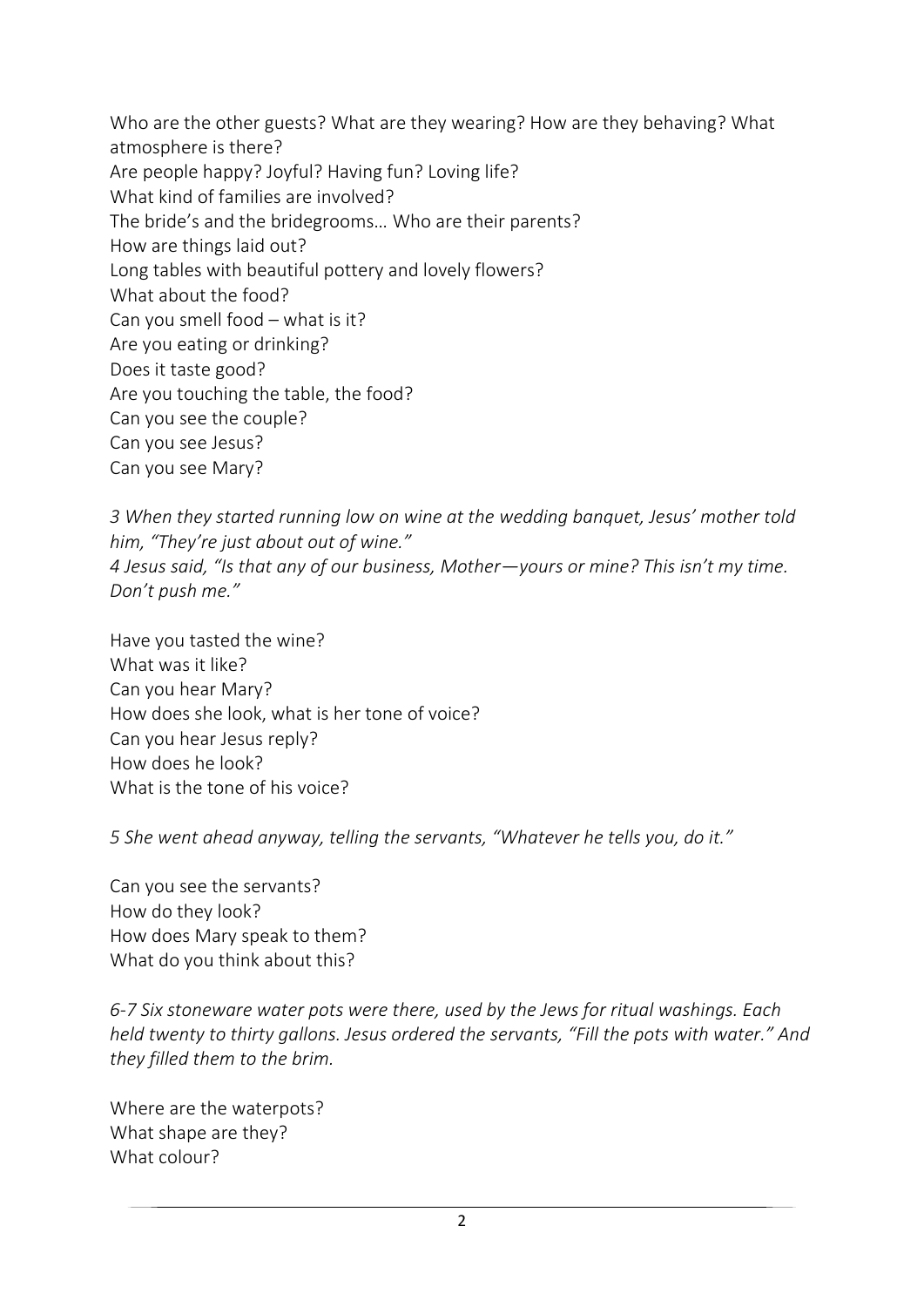Are you near them? Do you touch them? Where is Jesus? Can you see what is going on? How do they fill up the jars? How long does it take? Can you hear the water going into the jars or is it too far away.

*8 "Now fill your pitchers from the waterpots and take them to the host," So they did. What is Jesus doing and saying – how do the servants respond? Can you see what is happening?*

*9-10 When the host tasted the water that had become wine (he didn't know what had just happened but the servants, of course, knew), he called out to the bridegroom, "Everybody I know begins with their finest wines and after the guests have had their fill brings in the cheap stuff. But you've saved the best till now!"*

Do you hear the host? Can you see and hear him speaking with the bridegroom? Or does someone tell you the story later? What will the bridegroom say to the bride? His parents? Her parents? His friends? Does he say something at all or keep the miracle a secret?

Have you got some of the wine? Can you taste it? Was it one of the best wines you ever drank? What does the comment of the host make you think? When Jesus is giving something, he always gives the best, and he gives it all... Will people understand? How are the guests and servants responding? What is Jesus doing? Where is Mary?

Picture the feast… the colours, the music, the dances… People enjoying the fullness of life!

Silence

Slowly come back from the feast… Let us ask some questions.

What is my response to this passage? Was there anything new I noticed in imagining the scene? Which water of mine could Jesus turn into costly wine? How does the story make me feel about Jesus?